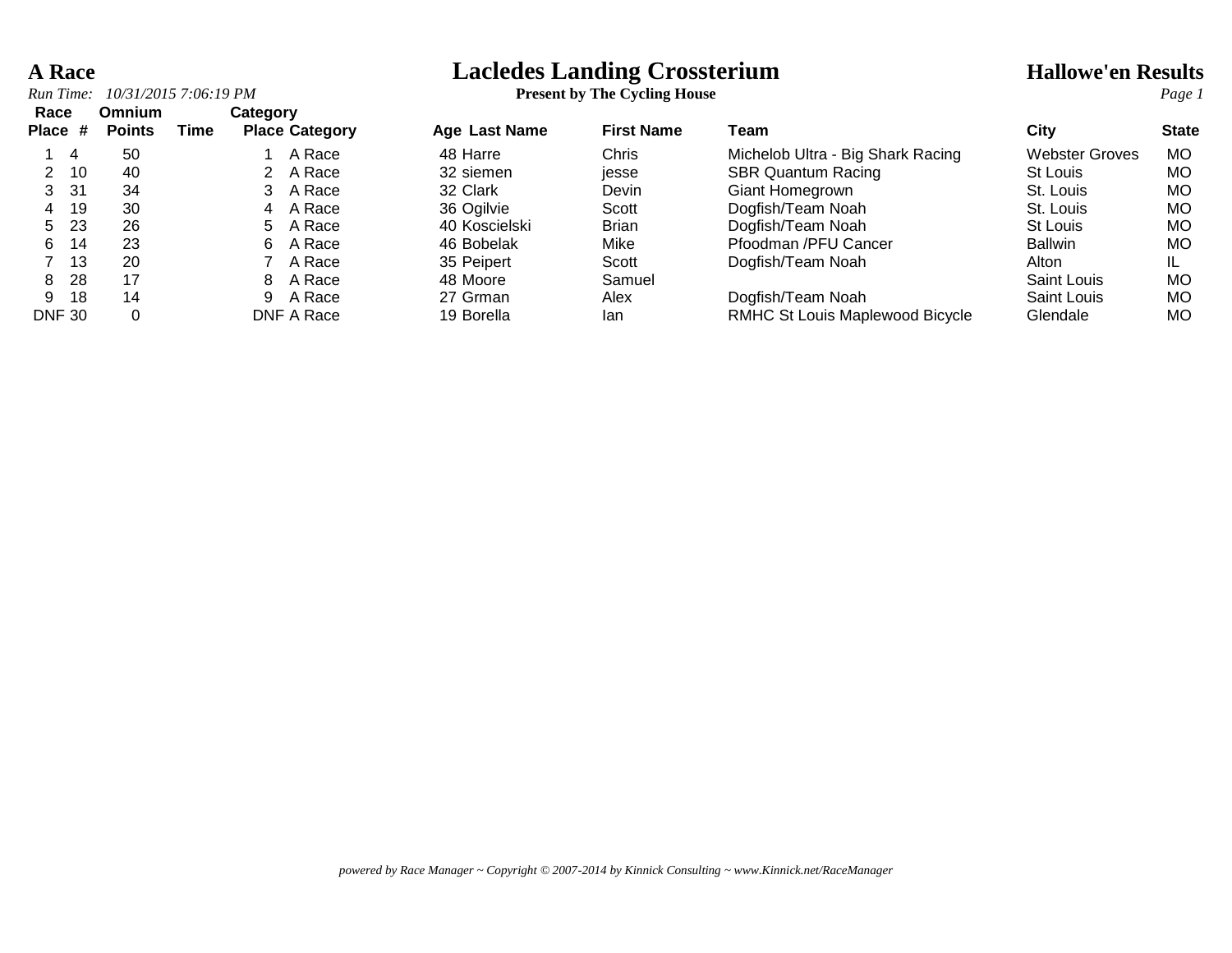# **B Race**<br> **Lacledes Landing Crossterium**<br> **Present by The Cycling House**<br> **Present by The Cycling House**

*Run Time: 10/31/2015 7:06:19 PM* **Present by The Cycling House** *Page 1*

| Race<br><b>Place</b> | #   | <b>Omnium</b><br><b>Points</b> | Time | Category        | <b>Place Category</b> | Age Last Name | <b>First Name</b> | Team                                   | <b>City</b>        | <b>State</b> |
|----------------------|-----|--------------------------------|------|-----------------|-----------------------|---------------|-------------------|----------------------------------------|--------------------|--------------|
|                      |     |                                |      |                 |                       |               |                   |                                        |                    |              |
|                      | 88  | 50                             |      |                 | <b>B</b> Race         | 18 Gomes      | Austin            | <b>SBR Quantum Racing</b>              | Florissant         | МO           |
|                      | 73  | 40                             |      |                 | <b>B</b> Race         | 40 Babcock    | Steven            | Velo Force                             | Saint Louis        | <b>MO</b>    |
| 3                    | 69  | 34                             |      | 3               | <b>B</b> Race         | 35 Boschert   | Grant             | Team Novo Nordisk                      | Wentzville         | <b>MO</b>    |
| 4                    | 86  | 30                             |      | 4               | <b>B</b> Race         | 27 Leachman   | Philip            |                                        | Saint Louis        | <b>MO</b>    |
| 5                    | 83  | 26                             |      | 5.              | <b>B</b> Race         | 46 Hickman    | William           | Michelob Ultra - Big Shark Racing Team | Saint Louis        | MO           |
| 6                    | 77  | 23                             |      | 6               | <b>B</b> Race         | 34 Gatto      | Vince             | Michelob Ultra - Big Shark Racing Team | University City    | <b>MO</b>    |
|                      | 84  | 20                             |      |                 | <b>B</b> Race         | 51 Olsen      | Gregory           | Michelob Ultra - Big Shark Racing Team | Saint Louis        | МO           |
| 8                    | 780 | 17                             |      | 8               | <b>B</b> Race         | 24 Seibert    | lan               |                                        |                    |              |
| 9                    | 80  | 14                             |      | 9               | <b>B</b> Race         | 30 Shelton    | Kayce             |                                        | Saint Louis        | <b>MO</b>    |
| 10                   | 92  | 12                             |      | 10              | <b>B</b> Race         | 27 Hanson     | Keaton            |                                        | <b>Saint Louis</b> | <b>MO</b>    |
| 11 <sub>0</sub>      |     | 10                             |      | 11              | <b>B</b> Race         | 30 Roche      | Jason             | Mike\'s Bikes STL                      | Saint Louis        | <b>MO</b>    |
| 12 <sup>°</sup>      | 79  | 9                              |      | 12 <sup>7</sup> | <b>B</b> Race         | 34 Berla      | <b>Bert</b>       | Michelob Ultra - Big Shark Racing Team | Saint Louis        | MO           |
| 13                   | -90 | 8                              |      | 13              | B Race                | 33 Lebb       | Justin            | <b>Ride STL</b>                        | St. Louis          | <b>MO</b>    |
| <b>DNF 87</b>        |     |                                |      |                 | DNF B Race            | 27 Lewis      | Conor             | Michelob Ultra - Big Shark Racing Team | St. Louis          | МO           |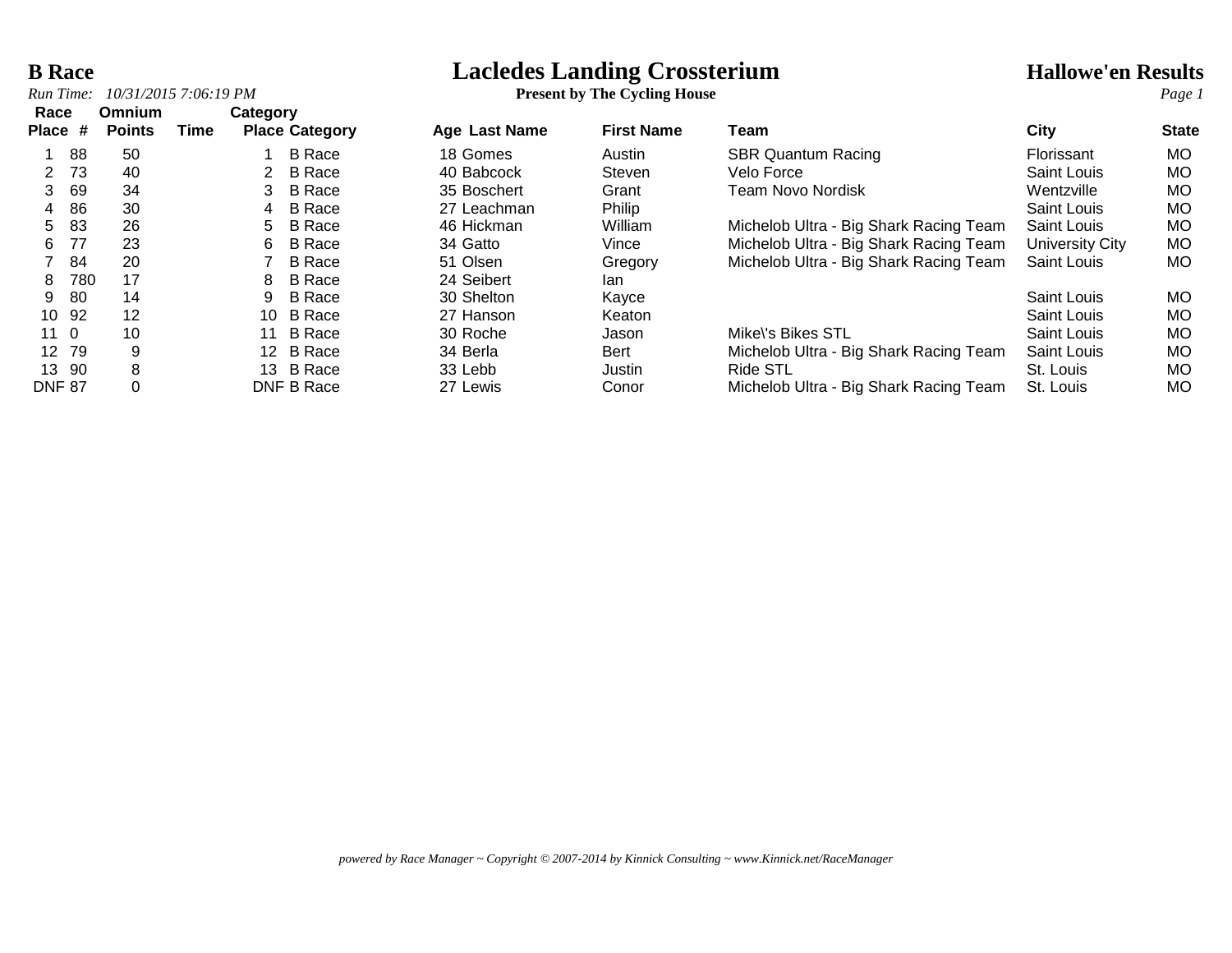**C Race Lacledes Landing Crossterium Hallowe'en Results**

*Run Time: 10/31/2015 7:06:19 PM* **Present by The Cycling House** *Page 1*

| Race<br><b>Place</b> | #   | Omnium<br><b>Points</b> | Time | Category        | <b>Place Category</b> | Age Last Name    | <b>First Name</b>             | Team                                   | City                  | <b>State</b> |
|----------------------|-----|-------------------------|------|-----------------|-----------------------|------------------|-------------------------------|----------------------------------------|-----------------------|--------------|
|                      | 139 | 50                      |      |                 | C Race                | 38 Roberts       | Daniel                        |                                        | Clayton               | <b>MO</b>    |
|                      | 400 | 40                      |      |                 | C Race                | 41 Amos          | <b>Brandon</b>                | Pfoodman Racing                        | St. Louis             | <b>MO</b>    |
| 3                    | 109 | 34                      |      | 3               | C Race                | 25 Shotts        | Tim                           |                                        | Saint Louis           | <b>MO</b>    |
|                      | 100 | 30                      |      | 4               | C Race                | 38 Work          | Patrick                       | <b>Bike Surgeon/Continental Tire</b>   | Carbondale            | IL.          |
| 5                    | 103 | 26                      |      | 5               | C Race                | 49 Adelmann      | Mike                          | Michelob Ultra - Big Shark Racing Team | O'fallon              | <b>MO</b>    |
| 6                    | 133 | 23                      |      | 6               | C Race                | 24 Fratinardo    | John                          | Dogfish/Team Noah                      | Saint Louis           | <b>MO</b>    |
|                      | 137 | 20                      |      |                 | C Race                | 41 Collier       | Tom                           | Mike's Bikes STL                       | St. Louis             | <b>MO</b>    |
| 8                    | 391 | 17                      |      | 8               | C Race                | 22 Cobb          | Forrest                       | Unattached                             | Atlanta               | GA           |
| 9                    | 113 | 14                      |      | 9               | C Race                | 21 Schur         | Reid                          | <b>Washington University</b>           | St. Louis             | <b>MO</b>    |
| 10                   | 135 | 12                      |      | 10              | C Race                | 59 Heuring       | David                         | Dogfish/Team Noah                      | Florissant            | <b>MO</b>    |
| 11                   | 116 | 10                      |      | 11              | C Race                | 28 Horstman      | Robert                        | The Cannonball-Hub Racing Team         | Kirkwood              | <b>MO</b>    |
| 12                   | 380 | 9                       |      | 12 <sup>°</sup> | C Race                | 37 Nelson        | Mark                          | <b>SBR Quantum Racing</b>              | Saint Louis           | <b>MO</b>    |
| 13                   | 383 | 8                       |      | 13              | C Race                | 29 Hartman       | Josh                          |                                        | Saint Louis           | <b>MO</b>    |
| 14                   | 114 |                         |      | 14              | C Race                | 34 DeZego        | Adam                          | Michelob Ultra - Big Shark Racing Team | St. Louis             | <b>MO</b>    |
| 15                   | 149 | 6                       |      | 15              | C Race                | 27 Lewis         | Conor                         | Michelob Ultra - Big Shark Racing Team | St. Louis             | <b>MO</b>    |
| 16                   | 389 | 5                       |      | 16              | C Race                | 34 Johnson       | Robert                        | The Cannonball-Hub Racing Team         | Saint Louis           | <b>MO</b>    |
| 17                   | 117 | 4                       |      | 17              | C Race                | 49 Biundo        | Vito                          | Cannonball/Hub Racing                  | <b>Webster Groves</b> | <b>MO</b>    |
| 18                   | 384 | 3                       |      | 18              | C Race                | 55 Alseth        | James                         | Velo Force                             | Kirkwood              | <b>MO</b>    |
| 19                   | 386 | $\overline{2}$          |      | 19              | C Race                | 32 Diffee        | Gary                          | <b>Pfoodman Racing</b>                 | <b>Saint Louis</b>    | <b>MO</b>    |
| 20                   | 151 |                         |      | 20              | C Race                | 39 Punjasthitkul | Isara                         | The Cannonball-Hub Racing Team         | Saint Louis           | <b>MO</b>    |
| 21                   | 143 | $\mathbf 0$             |      | 21              | C Race                | 29 Tyman         | Devin                         |                                        | Saint Louis           | <b>MO</b>    |
| 22                   | 382 | 0                       |      | 22              | C Race                | 33 Hedrick       | Chris                         |                                        | Saint Louis           | <b>MO</b>    |
| 23                   | 379 | 0                       |      | 23.             | C Race                | 28 Eade          | Alex                          |                                        | Okawville             | IL.          |
| 24                   | 142 | 0                       |      | 24              | C Race                | 34 Wickham       | Shawn                         |                                        | Newport               | KY           |
| 25                   | 385 | $\mathbf 0$             |      | 25              | C Race                | 26 Uhlig         | Dan                           | <b>Saint Louis University</b>          | Saint Louis           | <b>MO</b>    |
| 26                   | 158 | $\Omega$                |      | 26              | C Race                | 34 Hartman       | Matthew                       | <b>Spoked Bikes</b>                    | St. Louis             | <b>MO</b>    |
| <b>DNF 131</b>       |     | 0                       |      |                 | DNF C Race            | 29 Roeleveld     | Matthew                       |                                        | St. Louis             | <b>MO</b>    |
| <b>DNF 159</b>       |     | 0                       |      |                 | DNF C Race            | 16 Biundo        | Nicholas                      | The Cannonball-Hub Racing Team         | <b>Webster Groves</b> | <b>MO</b>    |
|                      |     |                         |      |                 |                       |                  | <b>Riders with No Results</b> |                                        |                       |              |
|                      | 381 |                         |      |                 | C Race                | 30 Lang          | Andrew                        | Michelob Ultra - Big Shark Racing Team | St. Louis             | <b>MO</b>    |

*powered by Race Manager ~ Copyright © 2007-2014 by Kinnick Consulting ~ www.Kinnick.net/RaceManager*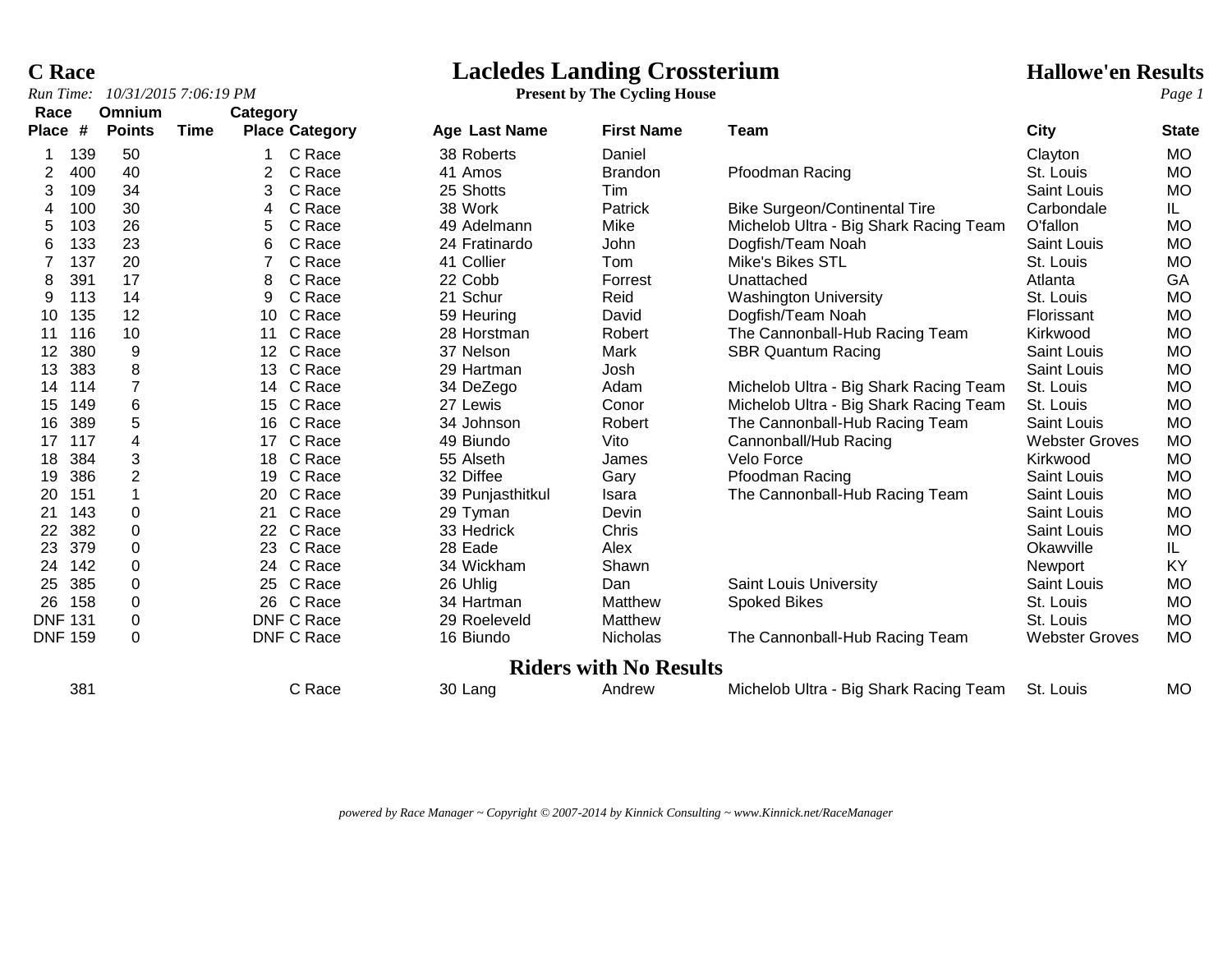## *Run Time: 10/31/2015 7:06:19 PM* **Present by The Cycling House** *Page 1*

|                      | Race Omnium         | Category |                       |
|----------------------|---------------------|----------|-----------------------|
|                      | Place # Points Time |          | <b>Place Category</b> |
| 1 303                |                     |          | 1 Juniors             |
| 2 329                |                     |          | 2 Juniors             |
| 3, 300               |                     |          | 3 Juniors             |
| $\sim$ $\sim$ $\sim$ |                     |          | $\blacksquare$        |

## **Juniors Lacledes Landing Crossterium Hallowe'en Results**

| Race<br>Place # |     | omnium<br><b>Points</b> | Time | category<br><b>Place Category</b> | Age Last Name | <b>First Name</b> | Team                               | City               | <b>State</b> |
|-----------------|-----|-------------------------|------|-----------------------------------|---------------|-------------------|------------------------------------|--------------------|--------------|
|                 | 303 |                         |      | Juniors                           | 14 Westerbeck | Stiles            | The Cannonball-Hub Racing Team     | <b>Saint Louis</b> | МO           |
|                 | 329 |                         |      | <b>Juniors</b>                    | 13 Gomes      | <b>Nicholas</b>   | Mesa Cycles Penrose Park Velo Team | Florissant         | МO           |
|                 | 300 |                         |      | <b>Juniors</b>                    | l creed       | Rolen             | Gateway Harley-Davidson            | Barnhart           | MO           |
|                 | 301 |                         |      | Juniors                           | 8 Creed       | Zane              | Gateway Harley-Davidson            | <b>Barnhart</b>    | МO           |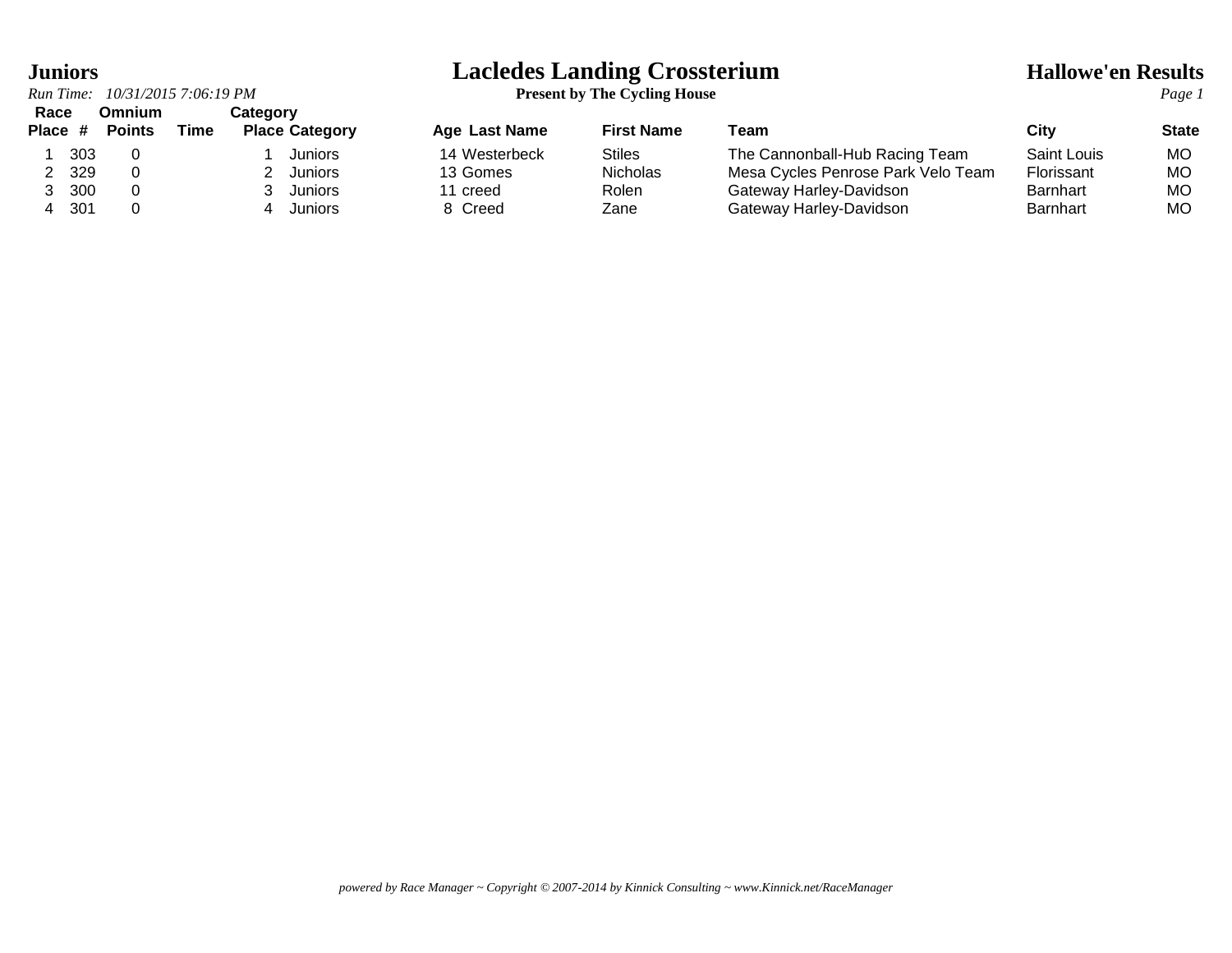## **Masters 40+ Lacledes Landing Crossterium Hallowe'en Results**

| Run Time:       | 10/31/2015 7:06:19 PM          |      |          |                       | <b>Present by The Cycling House</b> |                   | Page 1                                 |                      |              |
|-----------------|--------------------------------|------|----------|-----------------------|-------------------------------------|-------------------|----------------------------------------|----------------------|--------------|
| Race<br>Place # | <b>Omnium</b><br><b>Points</b> | Time | Category | <b>Place Category</b> | Age Last Name                       | <b>First Name</b> | Team                                   | City                 | <b>State</b> |
| 205             | 0                              |      |          | Masters 40+           | 41 Kutz                             | Michael           | Dogfish/Team Noah                      | St. Louis            | MO.          |
| 2 201           |                                |      |          | Masters 40+           | 45 Creed                            | Chris             | Gateway Harley-Davidson                | <b>Barnhart</b>      | MO           |
| -202            | 0                              |      |          | Masters 40+           | 46 Westerbeck                       | <b>Brett</b>      | South City Cycling Club                | Saint Louis          | MO           |
| 209<br>4        |                                |      | 4        | Masters 40+           | 43 Cooper                           | Craig             | Michelob Ultra - Big Shark Racing Team | St Louis             | MO           |
| 5 218           |                                |      | 5.       | Masters 40+           | 41 King                             | Karl              |                                        | <b>Saint Charles</b> | MO.          |
| - 206<br>6.     |                                |      | 6        | Masters 40+           | 47 Kessler                          | Matt              | Unattached                             | Saint Louis          | MO           |
| 219             | 0                              |      |          | Masters 40+           | 43 Scheske                          | Tv                |                                        | Saint Louis          | MO           |
| <b>DNF 213</b>  |                                |      |          | DNF Masters 40+       | 48 Padberg                          | Matt              | Michelob Ultra - Big Shark Racing Team | <b>Saint Louis</b>   | MO           |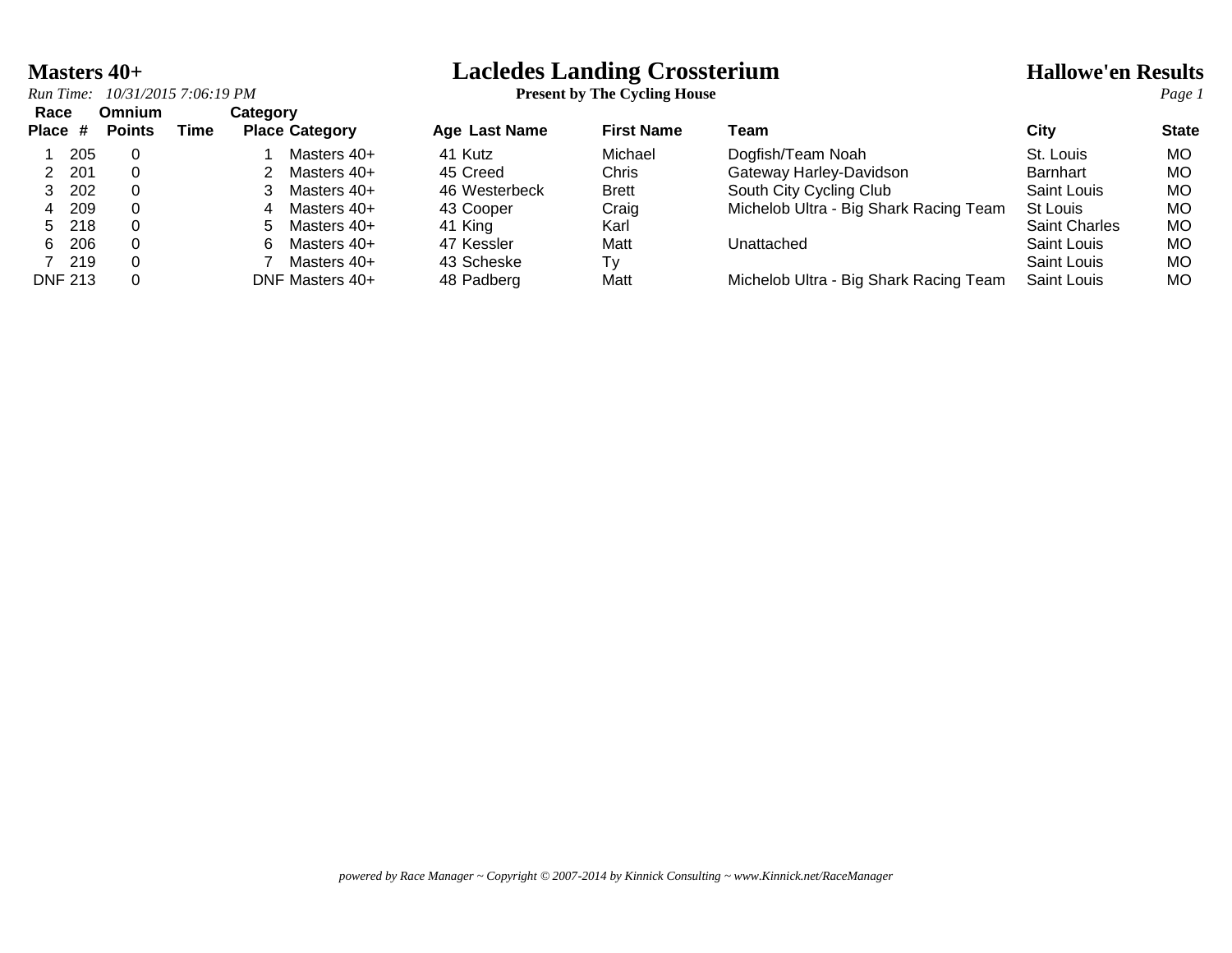# **Masters 50+**<br> *Run Time:* 10/31/2015 7:06:19 PM<br> **Lacledes Landing Crossterium**<br> **Present by The Cycling House**

| Race<br>Place # |      | <b>Omnium</b><br><b>Points</b> | Time | Category | <b>Place Category</b> | <b>Age Last Name</b> | <b>First Name</b> | Team                              | City         | <b>State</b> |
|-----------------|------|--------------------------------|------|----------|-----------------------|----------------------|-------------------|-----------------------------------|--------------|--------------|
|                 | 239  |                                |      |          | Masters 50+           | 51 Young             | Dan               | Michelob Ultra - Big Shark Racing | Saint Louis  | МO           |
|                 | 296  |                                |      |          | Masters 50+           | 51 Dooley            | Timothy           | Cannonball/Hub                    | St. Louis    | MO           |
|                 | 246  |                                |      |          | Masters 50+           | 56 Stika             | Mark              | Dogfish/Team Noah                 | Saint Louis  | МO           |
| 4               | 238  |                                |      |          | Masters 50+           | 63 McAllister        | Tim               | Michelob Ultra Big Shark          | Chesterfield | MO           |
| 5.              | -295 |                                |      | 5.       | Masters 50+           | 59 Reimbold          | John              | Heckawee                          | Carbondale   |              |
| 6.              | 247  |                                |      |          | Masters 50+           | 50 Seelman           | Kevin             | Velo Force                        |              |              |
|                 | 250  |                                |      |          | Masters 50+           | 63 Humphries         | Michael           | Heckawee                          | Carbondale   |              |

## *Run Time:*  $10/31/2015$  7:06:19 *PM*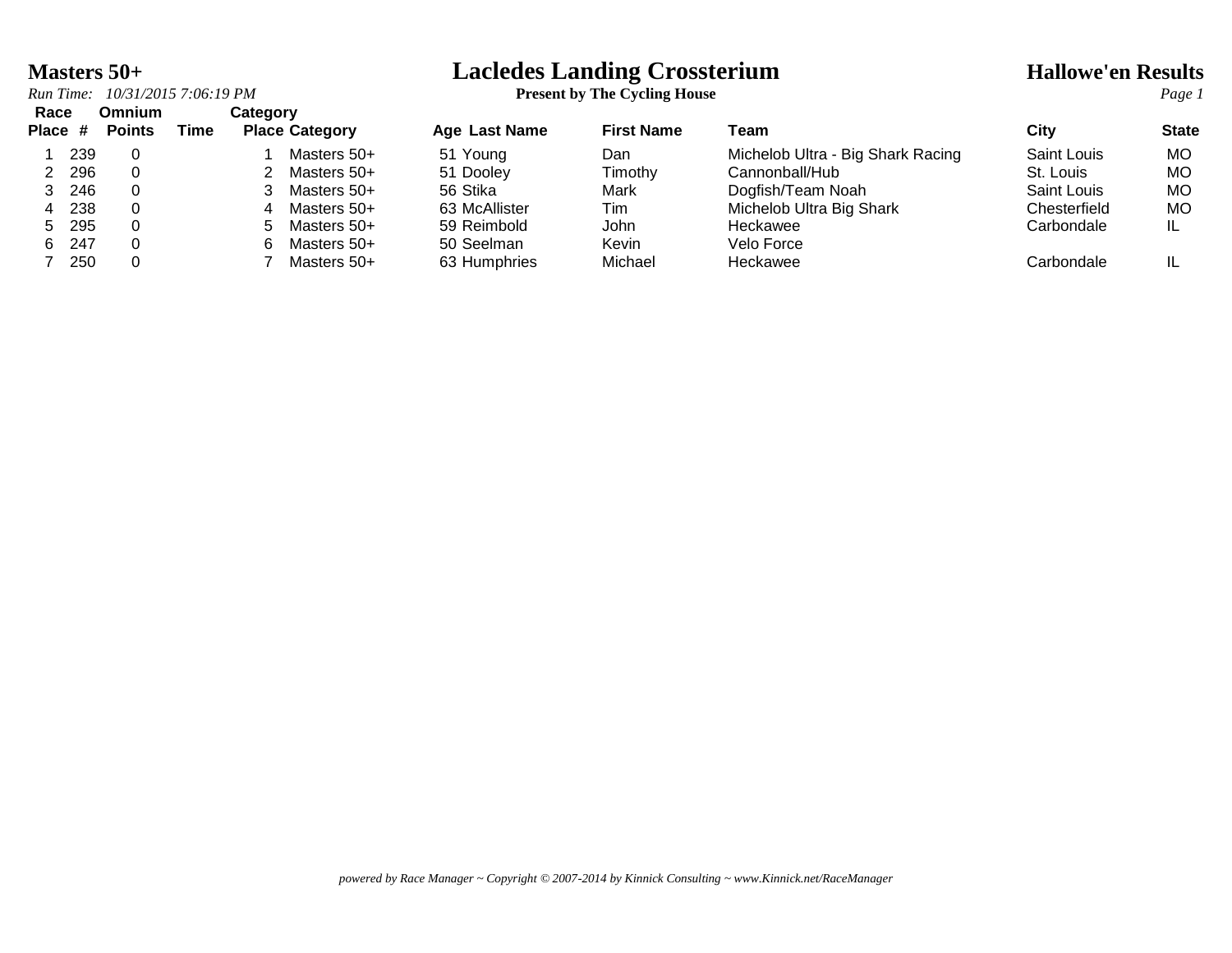## *Run Time:*  $10/31/2015$  7:06:19 *PM*

| Race    |                 | Omnium |             | Category |                       |
|---------|-----------------|--------|-------------|----------|-----------------------|
| Place # |                 | Points | <b>Time</b> |          | <b>Place Category</b> |
|         | 330             | 50     |             |          | Singlespeed           |
| 2       | 348             | 40     |             |          | 2 Singlespeed         |
| 3       | 342             | 34     |             |          | 3 Singlespeed         |
| 4       | 336             | 30     |             | 4        | Singlespeed           |
| 5       | 347             | 26     |             | 5        | Singlespeed           |
|         | $\sim$ . $\sim$ | $\sim$ |             |          |                       |

# **Singlespeed**<br> **Lacledes Landing Crossterium**<br> **Present by The Cycling House**<br> **Present by The Cycling House**

| nauc           |     | ummum         |      | Galegoi y                    |               |                   |                           |              |              |
|----------------|-----|---------------|------|------------------------------|---------------|-------------------|---------------------------|--------------|--------------|
| Place #        |     | <b>Points</b> | Time | <b>Place Category</b>        | Age Last Name | <b>First Name</b> | Team                      | City         | <b>State</b> |
|                | 330 | 50            |      | Singlespeed                  | 36 Keane      | B.J.              | <b>SBR Quantum Racing</b> | O'fallon     | MО           |
| 2              | 348 | -40           |      | Singlespeed                  | 35 Dust       | Anthony           | The Cyclery Racing Team   | Edwardsville |              |
|                | 342 | 34            |      | Singlespeed                  | 34 Dawson     | Matthew           | The Cyclery Racing Team   | Glen Carbon  |              |
|                | 336 | 30            |      | Singlespeed                  | 25 Shotts     | l im              |                           | Saint Louis  | MO           |
| 5 347          |     | 26            |      | Singlespeed<br>$\mathcal{L}$ | 30 Martin     | Shane             | Suicycle Tendencies       | Paducah      | ΚY           |
| <b>DNF 346</b> |     |               |      | <b>DNF Singlespeed</b>       | 32 Boyce      | Wesley            | Cycle City Racing         | Shawnee      | ΚS           |

*powered by Race Manager ~ Copyright © 2007-2014 by Kinnick Consulting ~ www.Kinnick.net/RaceManager*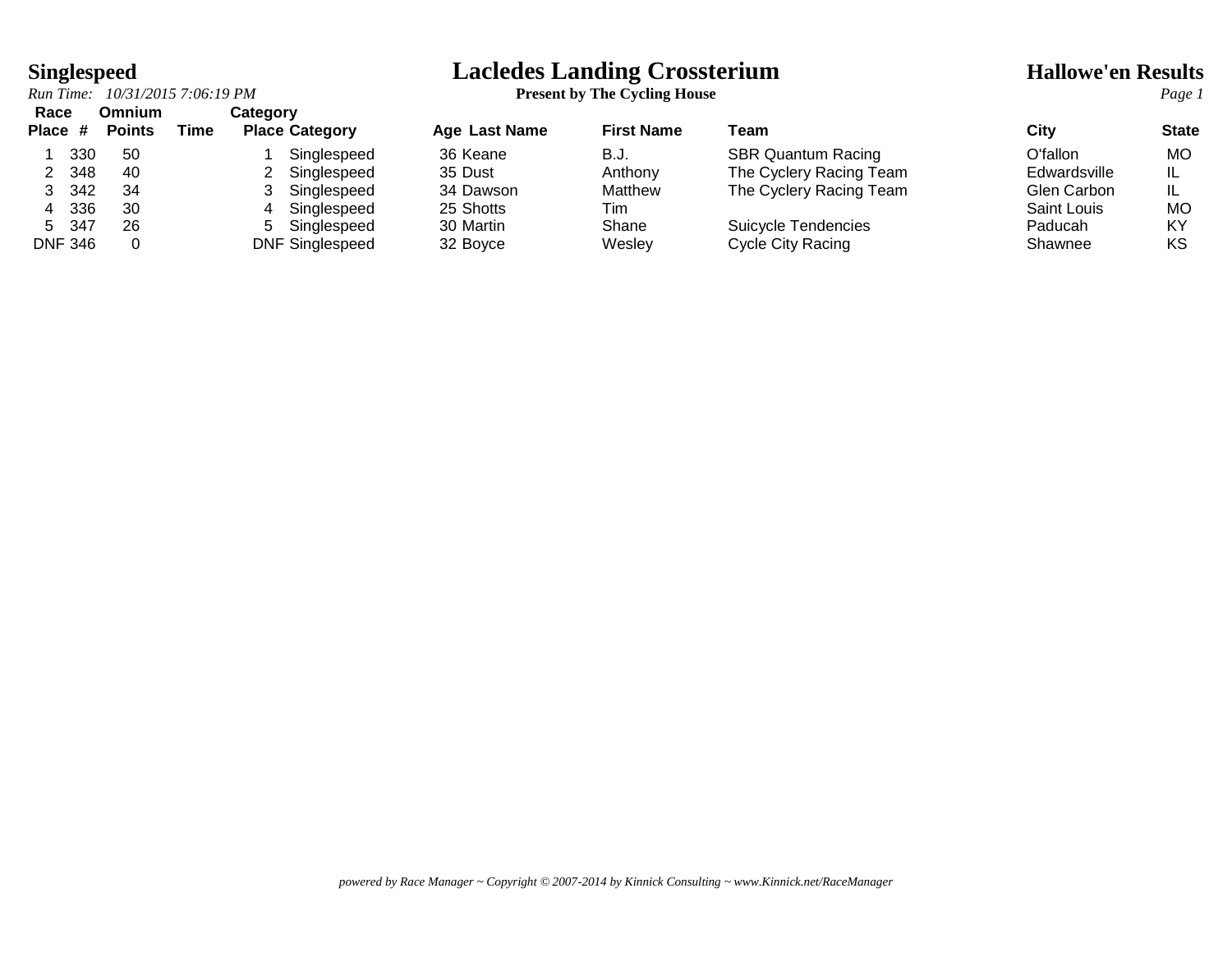## **Virgins Lacledes Landing Crossterium Hallowe'en Results**

|                 |     | Run Time: 10/31/2015 7:06:19 PM |      |                                   |               | <b>Present by The Cycling House</b> |      | Page        |             |
|-----------------|-----|---------------------------------|------|-----------------------------------|---------------|-------------------------------------|------|-------------|-------------|
| Race<br>Place # |     | Omnium<br><b>Points</b>         | Time | Categorv<br><b>Place Category</b> | Age Last Name | <b>First Name</b>                   | Team | City        | <b>Stat</b> |
|                 |     |                                 |      |                                   |               |                                     |      |             |             |
|                 | 387 |                                 |      | Virgins                           | 35 Morales    | Armando                             |      | Saint Louis | <b>MO</b>   |

**Present by The Cycling House** *Page 1*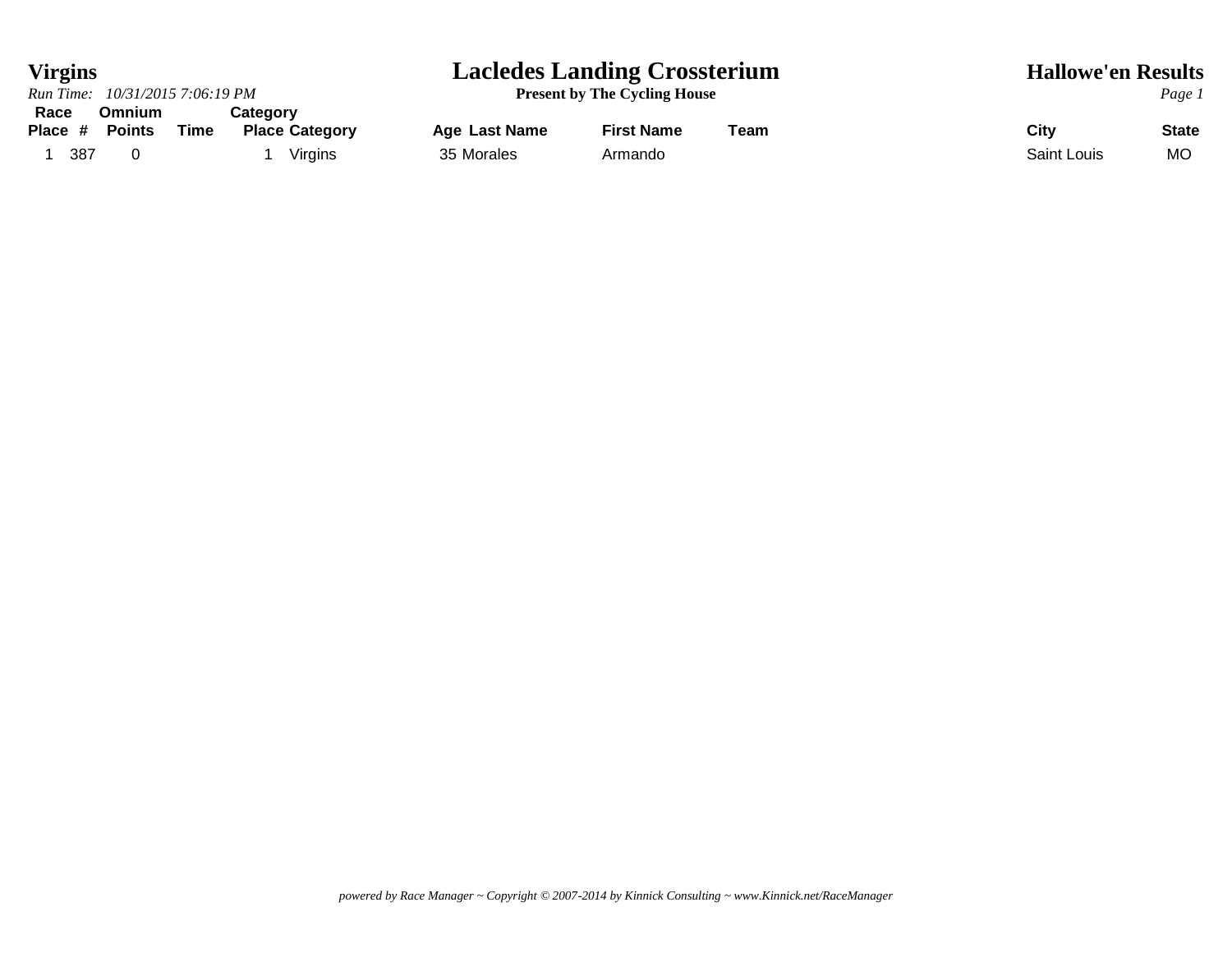*Run Time:*  $10/31/2015$  7:06:19 *PM* 

# **Women A**<br> **Lacledes Landing Crossterium**<br> **Present by The Cycling House**<br> **Present by The Cycling House**

| Race<br>Place # |     | Omnium<br><b>Points</b> | Time | Category<br><b>Place Category</b> | <b>Age Last Name</b> | <b>First Name</b> | Team                              | City        | State |
|-----------------|-----|-------------------------|------|-----------------------------------|----------------------|-------------------|-----------------------------------|-------------|-------|
|                 | 167 | -50                     |      | Women's A                         | 49 Siegel            | <b>Britta</b>     | Alriksson Go:Green                | Saint Louis | MO.   |
|                 | 165 | 40                      |      | Women's A                         | 44 DeZego            | Suzanne           | Michelob Ultra - Big Shark Racing | St. Louis   | MO.   |
|                 | 170 | 34                      |      | Women's A                         | 31 Schwartz          | Annie             |                                   | Saint Louis | МO    |
|                 | 690 | 30                      |      | Women's A                         | 48 Strahan           | Amv               | Michelob Ultra - Big Shark Racing | St. Louis   | MO    |